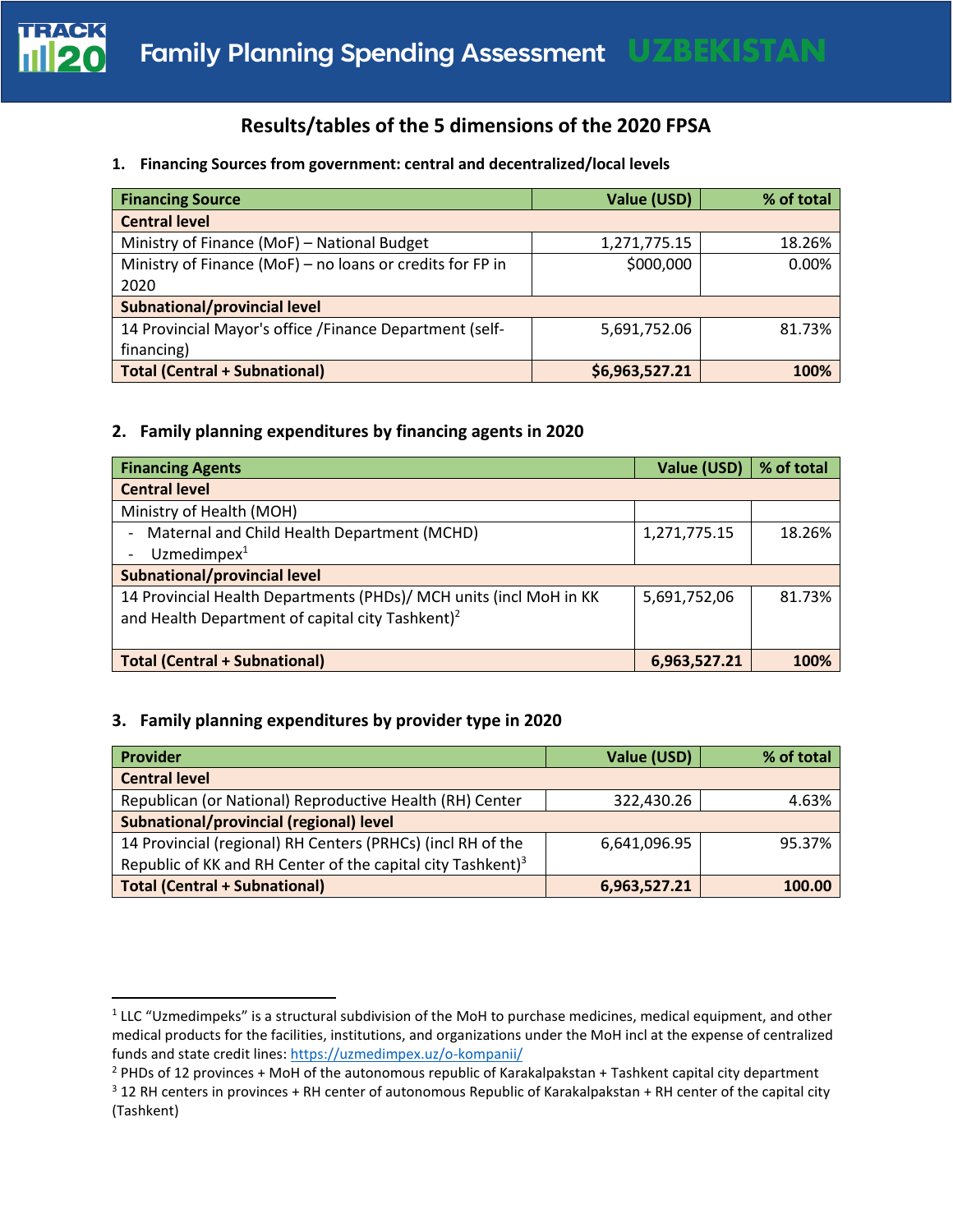

## **4. Family Planning Spending categories (FPSC) in 2020**

| <b>Family Planning Spending Categories</b>                    | Value (USD)  | % of total |
|---------------------------------------------------------------|--------------|------------|
| Salaries for services                                         | 18,755.87    | 0.269      |
| Monetary incentives for human resources/ or Payments to       |              |            |
| employees for social benefits                                 | 5,895.29     | 0.085      |
| Payments with employees for deduction from salaries           | 1,812.81     | 0.026      |
| Other payments to employees                                   | 1,127.37     | 0.016      |
| Training and capacity building                                | 13,233.71    | 0.190      |
| Provision of contraceptives                                   | 1,271,775.15 | 18.26      |
| Planning, coordination, and program                           | 293,709.27   | 4.218      |
| Upgrading and provision FP medical equipment/ Inventory and   |              |            |
| facilities supplies/maintenance                               | 703,201.44   | 10.09      |
| Drug supply systems (transportation, warehousing, gasoline)   | 182,668.28   | 2.623      |
| Financial settlements with different debtors                  | 1,696.36     | 0.024      |
| Financial settlements with an off-budget pension fund         | 1,956.78     | 0.028      |
| Financial settlements with payments to the budget             | 3,850.91     | 0.055      |
| Financial settlements for a single social payment             | 6,614.74     | 0.095      |
| Contribution calculations and individual accumulative pension |              |            |
| accounts                                                      | 364.96       | 0.005      |
| Other extrabudgetary funds                                    | 362.27       | 0.005      |
| Consulting service, IEC, procurement                          | 2,095,532.49 | 30.09      |
| Other operational cost                                        | 2,353,976.98 | 33.804     |
| Financial settlements/other income                            | 6,992.53     | 0.100      |
| <b>Total</b>                                                  | 6,963,527.21 | 100.00     |

## **5. Inputs/Production Factors/objects of expenditures in 2020**

| <b>Family Planning Production Factors</b>                   | Value (USD)  | % Of total |
|-------------------------------------------------------------|--------------|------------|
| Staff cost (for services)                                   | 17,528.81    | 0.251      |
| Payments to employees for social benefits                   | 788.77       | 0.011      |
| Staff cost not classified above                             | 994.75       | 0.014      |
| Indirect FP service provision staff cost                    | 730.33       | 0.010      |
| Payments with employees on deductions from salaries         | 96.79        | 0.001      |
| <b>Pills</b>                                                | 875,480.77   | 12.57      |
| Injectables and related consumables                         | 52,247.16    | 0.750      |
| <b>IUD and related consumables</b>                          | 344,047.22   | 4.941      |
| Consumables                                                 | 366,802.33   | 5.268      |
| Drug supply systems (transportation, warehousing, gasoline) | 67.84        | 0,001      |
| Internal administrative costs                               | 66.28        |            |
|                                                             |              | 0.001      |
| Current expenditure not broken down by type                 | 73, 566.2    | 1.056      |
| Equipment not broken down by type/ Inventory and facilities | 2,106,176.41 |            |
| supplies                                                    |              | 30.246     |
| Other extra-budgetary funds                                 | 3,357.82     | 0.048      |
| Training and capacity building                              | 30,200.0     | 0.434      |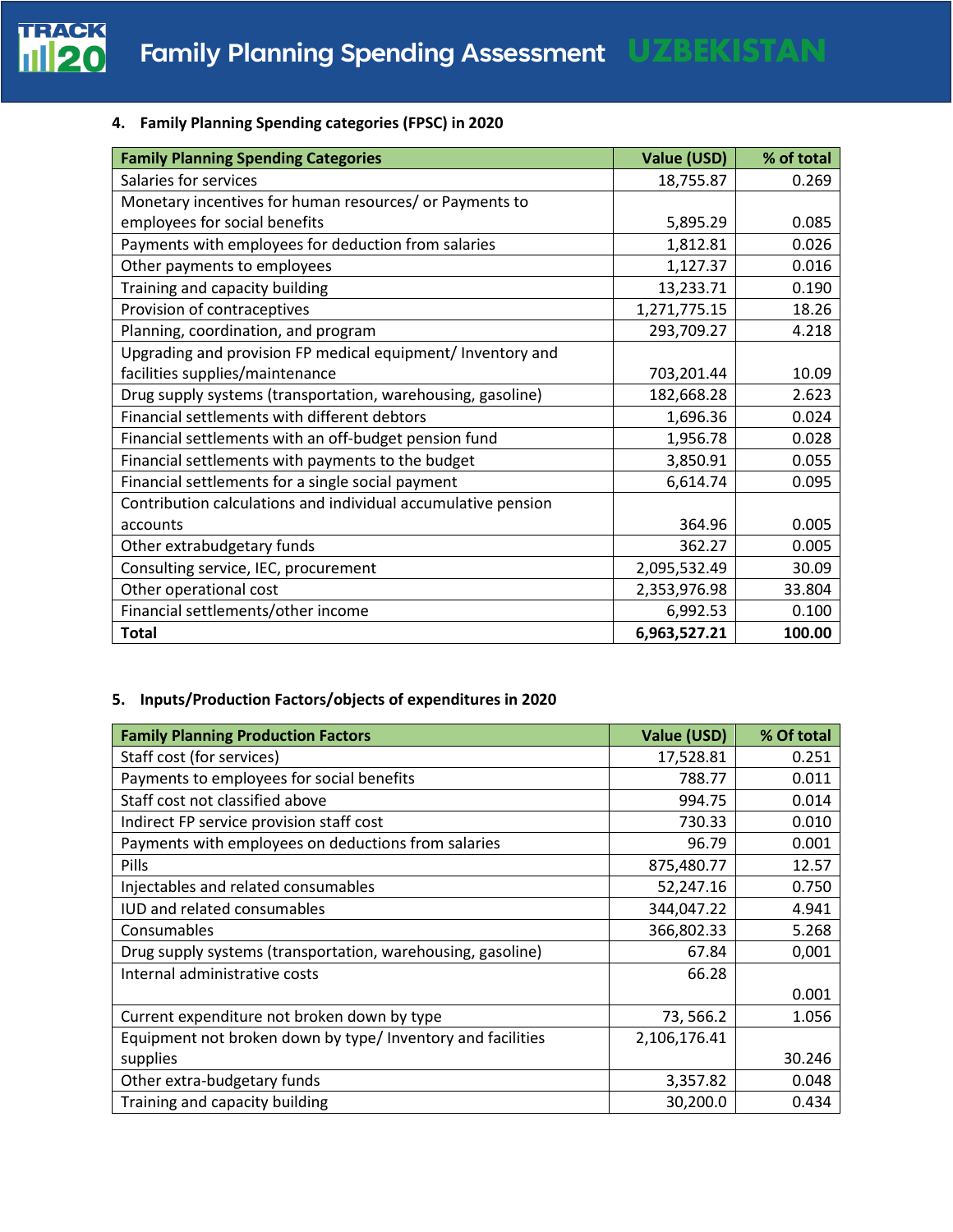# **Family Planning Spending Assessment UZBEKISTAN**

| Planning, coordination, and program management                | 183,965.05   | 2.642  |
|---------------------------------------------------------------|--------------|--------|
| Upgrading and provision FP medical equipment/ Inventory and   | 366,894.77   |        |
| facilities supplies/ maintenance                              |              | 5.269  |
| Settlements with different debtors                            | 84,210.12    | 1.209  |
| Settlements with an off-budget pension fund                   | 38.16        | 0.0005 |
| Settlements with payments to the budget                       | 6,250.38     | 0.09   |
| Settlements for a single social payment                       | 6,671.04     | 0.09   |
| Contribution calculations and individual accumulative pension | 355.65       |        |
| accounts                                                      |              | 0.005  |
| Consulting service, IEC, procurement                          | 1,403,615.48 | 20.157 |
| Other operational cost                                        | 1,000,400.78 | 14.366 |
| Financial settlements/other income                            | 38,974.3     | 0.2517 |
| <b>Total</b>                                                  | 6,963,527.21 | 100.00 |

### **6. Fund flows for family planning service from government**



**Note:** 

- MoF = Ministry of Finance
- MoH = Ministry of Health
- PFD = Provincial Finance Department
- PHD = Provincial Health Department
- CHD = City Health Department (capital Tashkent)
- MCH Unit = Mother and Child Unit of the Health Provincial Department
- RRH Center = Republican (or National) Reproductive Health Center
- RH Center = Reproductive Health Center